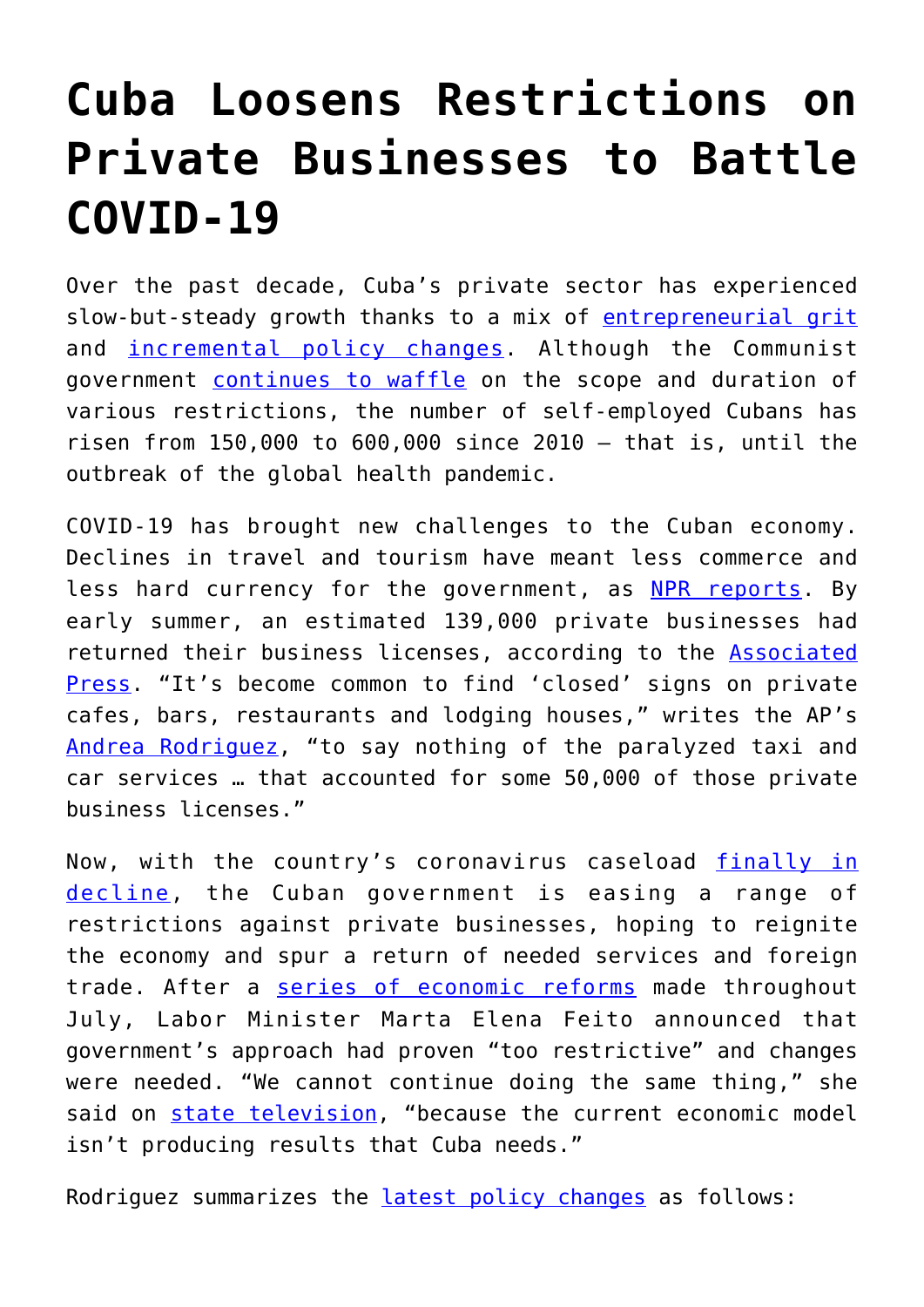*The government last month announced that it would allow private restaurants to buy wholesale for the first time. Ministers also announced that private business people could sign contracts to import and export goods through dozens of state-run companies with import/export licenses.*

*Within four days of its opening to private business, 213 restaurant owners signed up to buy beer, flour, yeast, shrimp, sugar, rum and cooking oil at a 20 percent discount off retail at the Mercabal wholesale market in Havana, state media reported. A similar market has been opened to entrepreneurs in the eastern city of Holguin, according to state media. …*

*Along with limited wholesale, importing and exporting, the government has promised to allow the formation of small and mid-sized private business. Until now, the only legal category of private work has been a license for self-employed people, even though in many cases the self-employed are in fact owners of flourishing businesses with numerous employees. The government also said it would allow extensive business between private and state-run enterprises, allowing private business to buy and sell from state companies.*

Earlier this summer, some business owners had hoped for such an outcome. For Cuban entrepreneur Gregory Bliniowsky, whose restaurant closed due to the economic crisis, the pressures of the pandemic could have positive implications for economic liberalization. "This crisis could shake the state and decision-makers to be more open and to make changes within Cuba that help entrepreneurs, such as permitting us to import raw materials," he said. "They can't permit themselves the luxury that the non-state sector collapses."

While Bliniowsky's predictions seem to have merit, many remain skeptical about the government's willingness to follow through. "Many of these measures have been announced before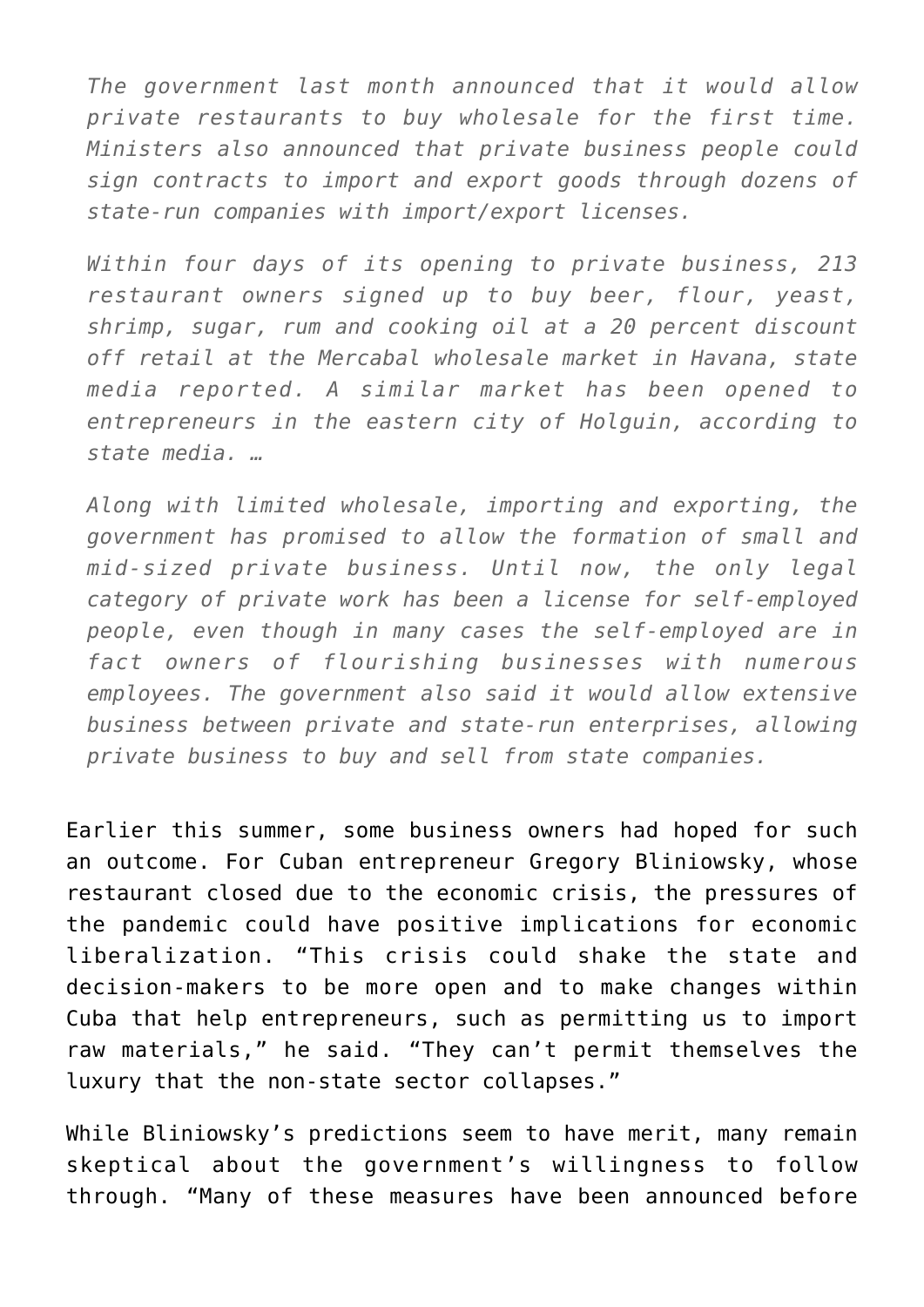several times, so the proof will be in the speed and efficiency and implementation of these measures," [says](https://www.npr.org/2020/08/01/897904872/pandemic-may-be-the-push-to-open-cubas-state-controlled-economy) economist Richard Feinberg. "Of course, there is no transparency; it's hard to know," said Feinberg, "but perhaps the reformers have gained the upper hand with the support of President [Miguel] Díaz-Canel."

In aligning our expectations, it's worth remembering that Cuba's Communist government still regularly reverts to its ideological origins. In a recent [Acton lecture](https://www.acton.org/video/john-suarez-tragedy-communism-cuba), John Suarez explains this ongoing struggle which is manifest, for example, in the continued funneling of the country's resources not to the Cuban people, but to such ideological allies as Venezuela, Columbia, North Korea, and Iran.

The government's "top priority is maintaining power, spreading their revolution in the hemisphere, creating more Cubas, and building coalitions around the world to advance their revolutionary Communist agenda," Suarez explains.

Even with those qualifiers in mind, the latest developments still give us plenty of reasons to celebrate, however cautiously. As Suarez concludes, lasting regime change and liberalization is likely to come not from policy tweaks or personnel changes at the top, but from amplifying the struggles of dissidents and breaking Cuba's "information monopoly" at the levels of institutional engagement and everyday life.

Although this is surely not the goal of Cuba's latest economic reforms, even the smallest seeds of liberty are likely to bear fruit, spreading to Cuba's rising class of entrepreneurs, independent creators, and consumers.

"This is positive," [says](https://www.sun-sentinel.com/coronavirus/ct-nw-cuba-economy-reforms-20200806-xcdzcii6jjdunoa2cbmza4okka-story.html) 59-year-old cafeteria owner Elba Zaldívar. "I think there will be more products in the future. … In the end, it's the Cuban people who win."